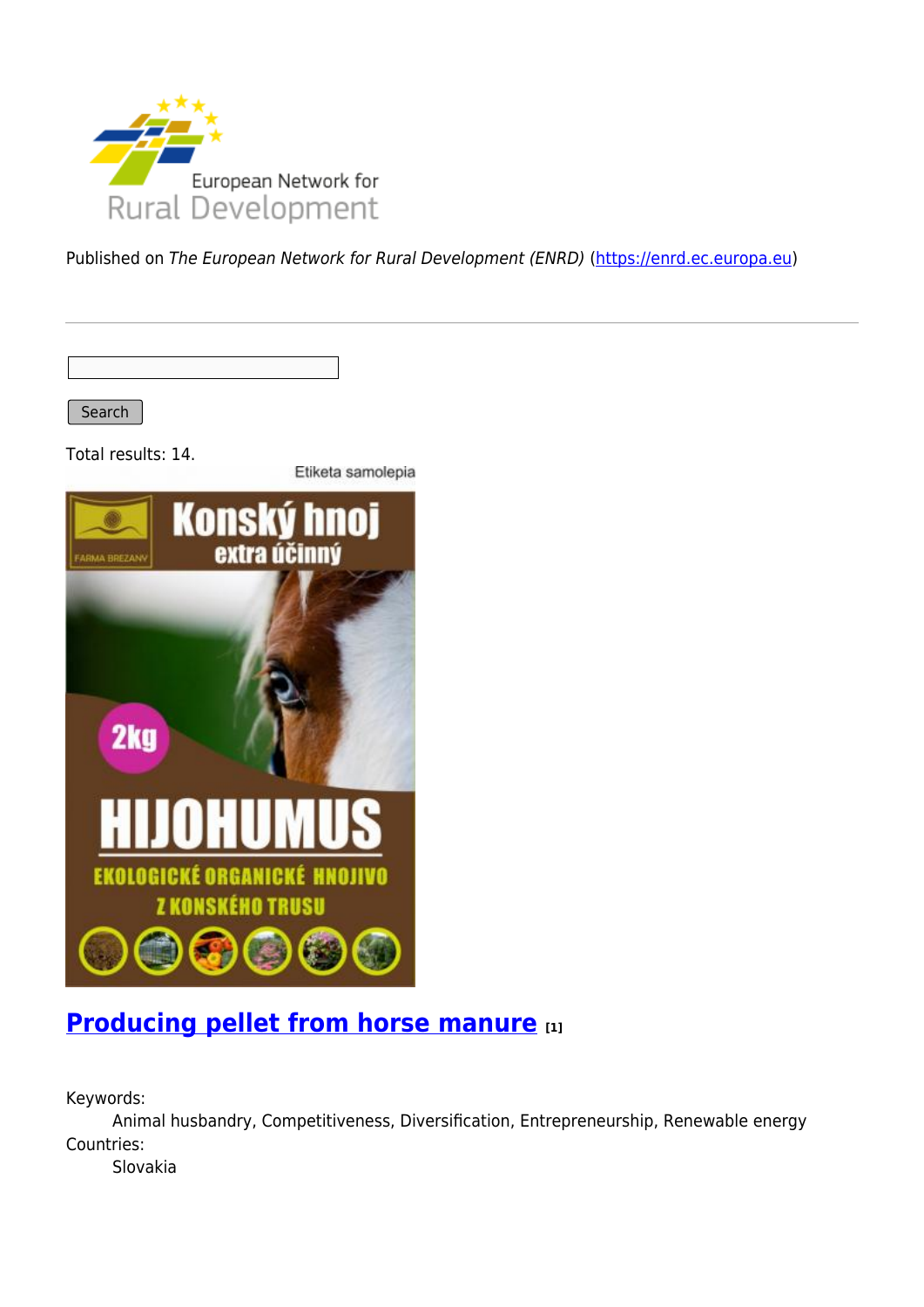A farm used Rural Development Programme (RDP) support to produce horse manure pellets that can be used as an organic fertiliser as well as a source of renewable energy.



# **[The 'MAJNIKA' herb garden and farm, Slovenia](https://enrd.ec.europa.eu/projects-practice/majnika-herb-garden-and-farm-slovenia_en) [2]**

Keywords:

Agriculture, Family farming, Organic farming, Women, Young farmers Countries:

Slovenia

A young farmer created a new business model that combines organic farming and environmental protection with job creation and socially inclusive educational services.

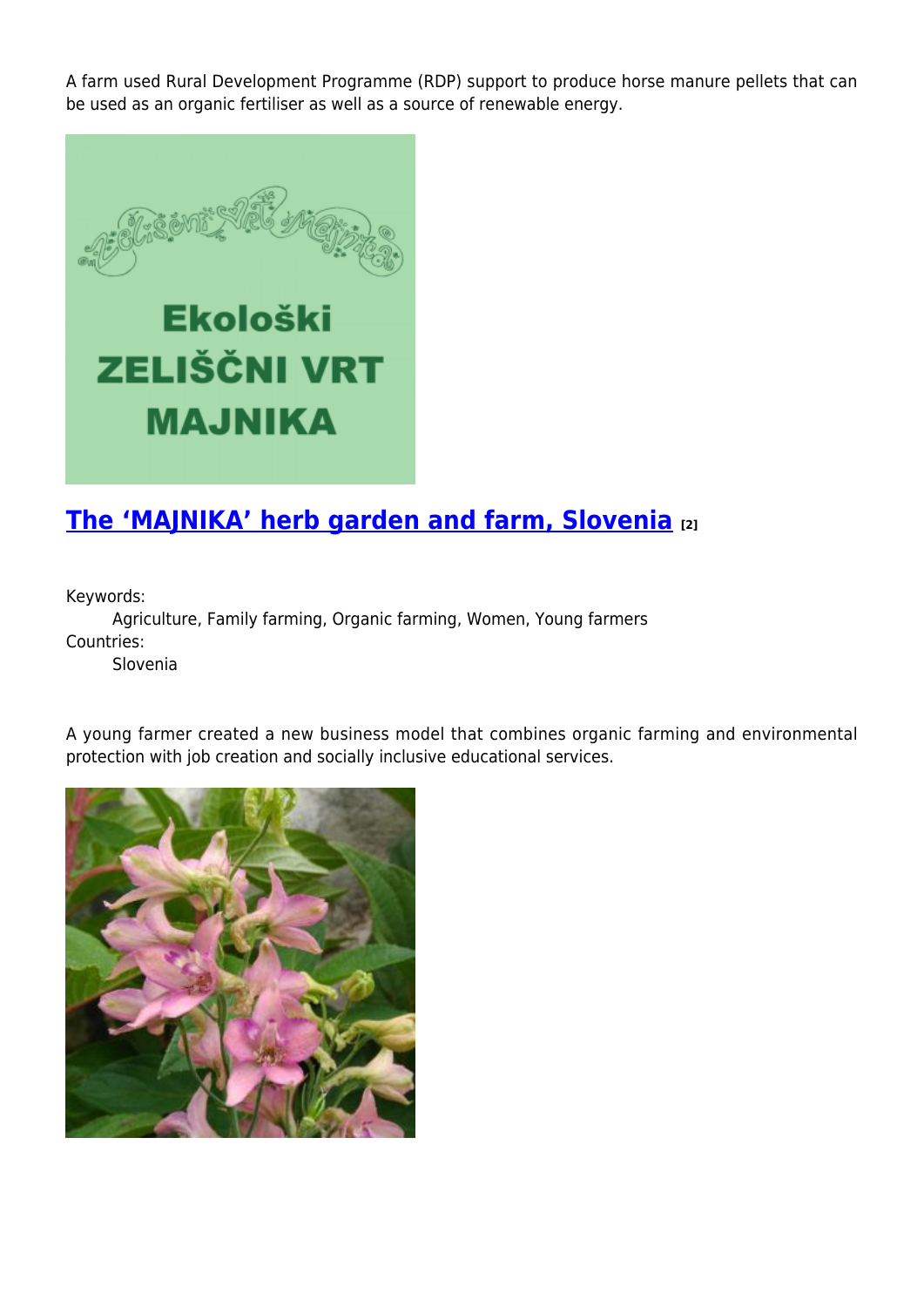## **[Koronya Horticulture – developing a start-up business in](https://enrd.ec.europa.eu/projects-practice/koronya-horticulture-developing-start-business-horticulture_en) [horticulture](https://enrd.ec.europa.eu/projects-practice/koronya-horticulture-developing-start-business-horticulture_en) [3]**

Keywords:

Competitiveness, Direct marketing, Entrepreneurship, Rural business, Women, Young farmers Countries:

Hungary

A female entrepreneur used Rural Development Programme (RDP) support for young farmers to grow her business of producing herbs and container ornamental plants.



### **[Upgrading a sheep farm and opening of Farm Shop by a](https://enrd.ec.europa.eu/projects-practice/upgrading-sheep-farm-and-opening-farm-shop-maltese-young-farmer_en) [Maltese young farmer](https://enrd.ec.europa.eu/projects-practice/upgrading-sheep-farm-and-opening-farm-shop-maltese-young-farmer_en) [4]**

Keywords:

Agriculture, Animal husbandry, Competitiveness, Direct marketing, Diversification, Entrepreneurship, Family farming, Farm restructuring/modernisation, Product quality, Young farmers

Countries:

Malta

A Maltese young farmer took over his father's sheep farm in order to preserve local traditions, whilst incorporating new and innovative ideas in the production and marketing process.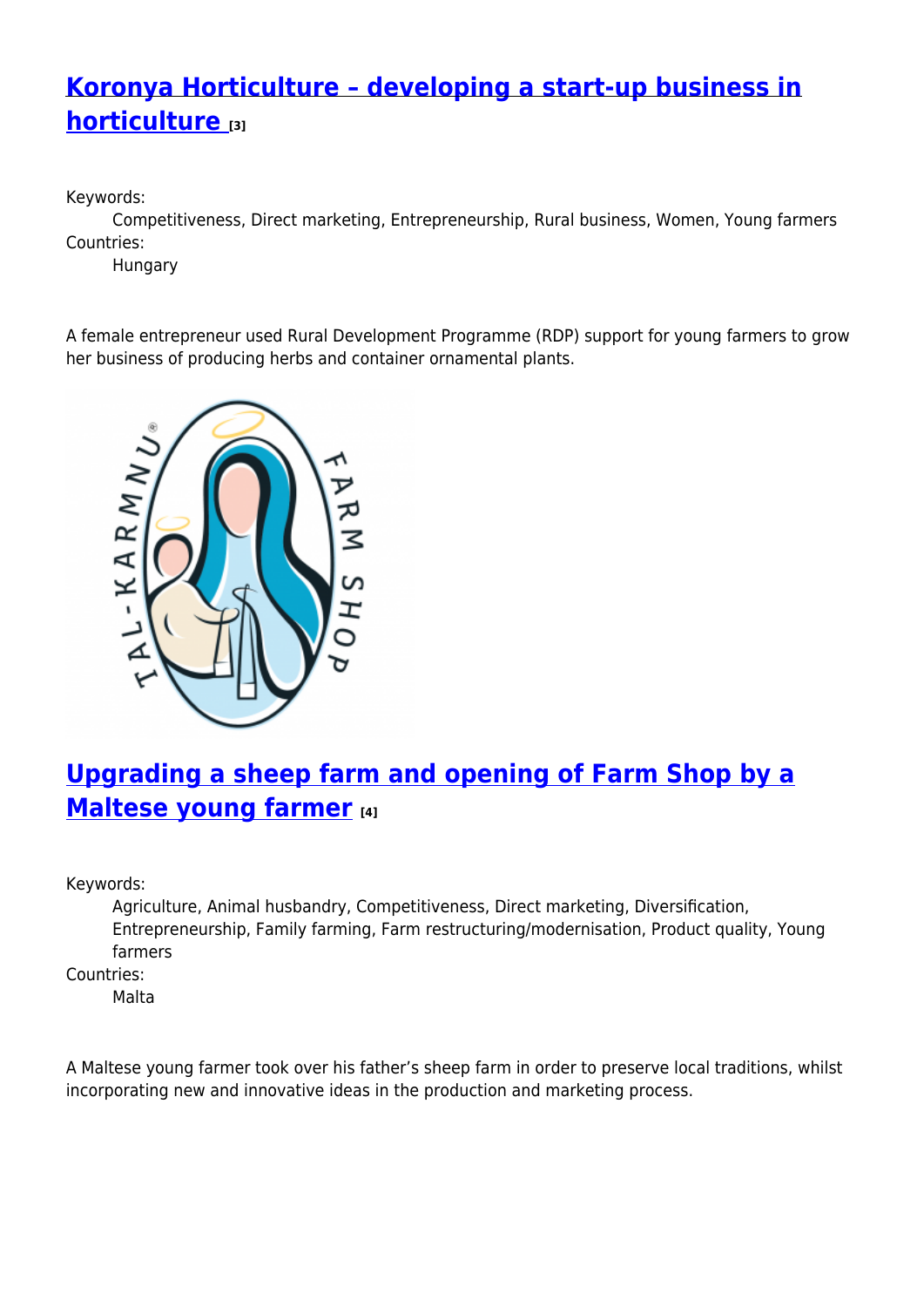

#### **[Littles Ltd. – Setting up a new production line](https://enrd.ec.europa.eu/projects-practice/littles-ltd-setting-new-production-line_en) [5]**

Keywords:

Competitiveness, Entrepreneurship, Farm restructuring/modernisation, Job creation, Product quality, Rural business, Sustainability

Countries:

United Kingdom

A family business, trading high quality instant coffee, used EAFRD support to expand its business by installing a new more efficient production line.



## **[High quality pension offering beer wellness services in](https://enrd.ec.europa.eu/projects-practice/high-quality-pension-offering-beer-wellness-services-rajecke-teplice_en) [Rajecke Teplice](https://enrd.ec.europa.eu/projects-practice/high-quality-pension-offering-beer-wellness-services-rajecke-teplice_en) [6]**

Keywords:

Entrepreneurship, Food & Drink, Healthcare, Job creation, Rural business, Rural SMEs, Tourism Countries:

Slovakia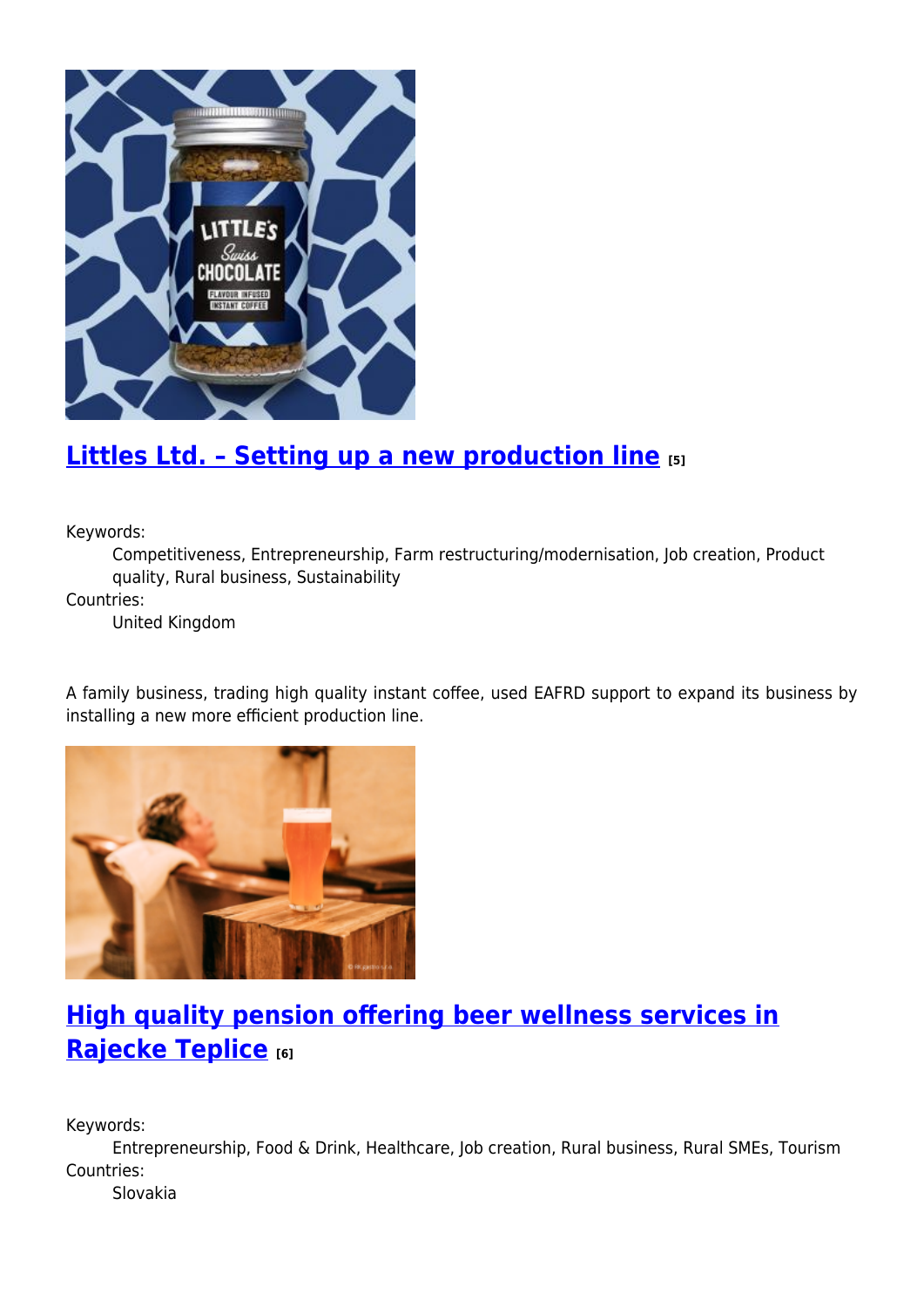The reconstruction of an old villa to create high quality tourist accommodation offering spa and beer wellness services.



# **[Darja Šolar - A young farmer investing in beekeeping](https://enrd.ec.europa.eu/projects-practice/darja-solar-young-farmer-investing-beekeeping_en) [7]**

Keywords:

Agriculture, Competitiveness, Direct marketing, Diversification, Market development, Rural SMEs, Women, Young farmers

Countries:

Slovenia

A young farmer used RDP support to expand and diversify the range of products and services offered by her beekeeping holding.



### **[Matic Vizjak – Creating innovative products from chilli](https://enrd.ec.europa.eu/projects-practice/matic-vizjak-creating-innovative-products-chilli-peppers-and-beekeeping_en) [peppers and beekeeping](https://enrd.ec.europa.eu/projects-practice/matic-vizjak-creating-innovative-products-chilli-peppers-and-beekeeping_en) [8]**

Keywords:

Agriculture, Competitiveness, Direct marketing, Diversification, Entrepreneurship, Innovation, Product quality, Young farmers

Countries: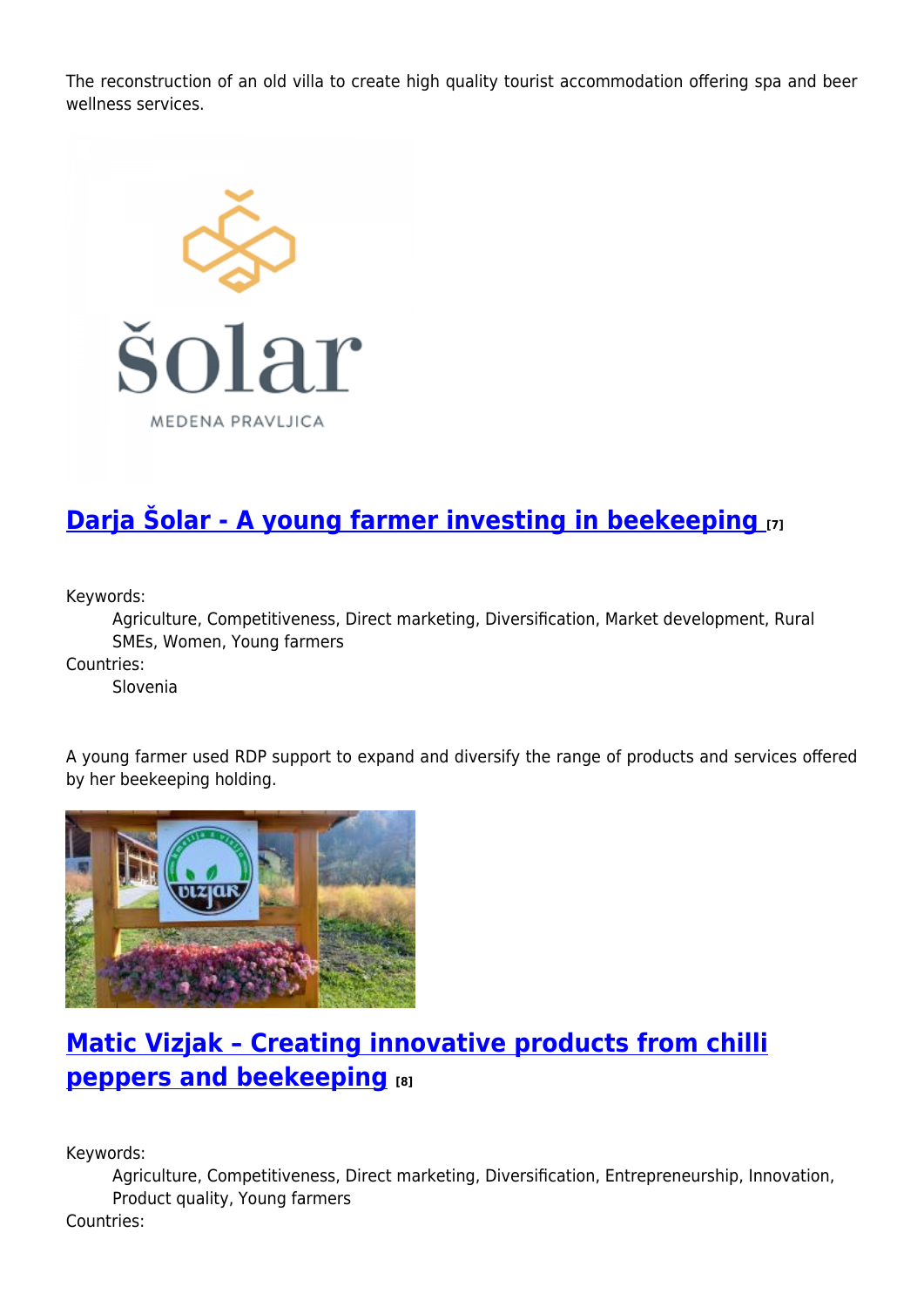Slovenia

An ambitious entrepreneur used business start-up aid for young farmers in order to modernise his farm and create a series of innovative products.



#### **[Qualification of land users in nature conservation](https://enrd.ec.europa.eu/projects-practice/qualification-land-users-nature-conservation_en) [9]**

Keywords:

Advisory services, Agriculture, Information & promotion activities, Knowledge transfer, Nature conservation, Vocational training & skills acquisition

Countries:

Germany

Ensuring the preservation and restoration of species and habitats in Saxony, by offering free advice and relevant qualifications to land users.



# **[La Tournerie - 11 young agronomists starting up together in](https://enrd.ec.europa.eu/projects-practice/la-tournerie-11-young-agronomists-starting-together-agriculture_en) [agriculture](https://enrd.ec.europa.eu/projects-practice/la-tournerie-11-young-agronomists-starting-together-agriculture_en) [10]**

Keywords:

Agriculture, Animal husbandry, Competitiveness, Job creation, Organic farming, Young farmers Countries:

France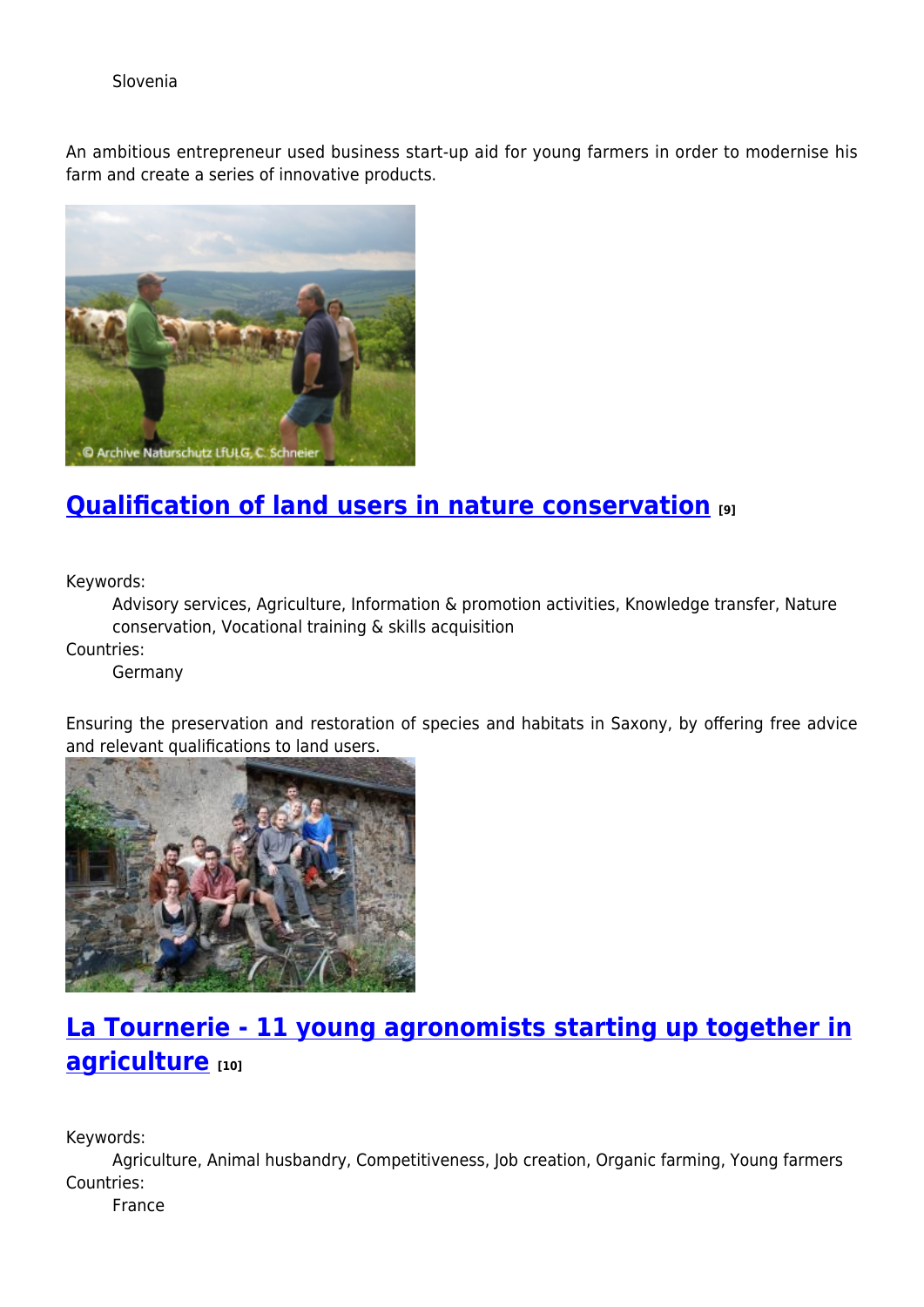A group of young agronomists combined RDP support with innovative financial solutions like crowdfunding to develop a self-sufficient farm growing local, quality organic products.

#### **Pages**

**1**  $2$  [11]  $next$  [11]  $last \times [11]$ 

#### **Source URL:**

https://enrd.ec.europa.eu/projects-practice/\_en?project\_keywords\_filter=19753&amp%3Bamp%3Bproject\_country=All &amp%3Bamp%3Bfield\_enrd\_prj\_measure\_tid=All&amp%3Bamp%3Bfield\_enrd\_prj\_focus\_area\_tid=All&amp%3Bamp %3Bf%5B0%5D=im field enrd prj focus area%3A17124&amp%3Bf%5B0%5D=im field enrd prj keywords%3A19748 &f%5B0%5D=im\_field\_enrd\_prj\_measure%3A17092&f%5B1%5D=im\_field\_enrd\_prj\_keywords%3A20466&f%5B2%5D= im\_field\_enrd\_prj\_measure%3A17097&f%5B3%5D=im\_field\_enrd\_prj\_keywords%3A19760&f%5B4%5D=im\_field\_enrd\_ prj keywords%3A19748&f%5B5%5D=im field enrd prj keywords%3A19719&f%5B6%5D=sm enrd eu countries%3AF rance&f%5B7%5D=sm\_enrd\_eu\_countries%3ASlovakia&f%5B8%5D=sm\_enrd\_eu\_countries%3AGermany&f%5B9%5D =im\_field\_enrd\_prj\_focus\_area%3A17114&f%5B10%5D=im\_field\_enrd\_prj\_focus\_area%3A17116&f%5B11%5D=sm\_en rd\_eu\_countries%3AHungary&f%5B12%5D=im\_field\_enrd\_prj\_keywords%3A19762&f%5B13%5D=sm\_enrd\_eu\_countri es%3ASlovenia&f%5B14%5D=sm\_enrd\_eu\_countries%3AMalta&f%5B15%5D=im\_field\_enrd\_prj\_keywords%3A19721& f%5B16%5D=im field enrd prj focus area%3A17127&f%5B17%5D=im field enrd prj measure%3A17095&f%5B18% 5D=sm\_enrd\_eu\_countries%3AUnited%20Kingdom

#### **Links**

[1] https://enrd.ec.europa.eu/projects-practice/producing-pellet-horse-manure\_en

[2] https://enrd.ec.europa.eu/projects-practice/majnika-herb-garden-and-farm-slovenia\_en

[3] https://enrd.ec.europa.eu/projects-practice/koronya-horticulture-developing-start-business-horticulture\_en

[4]

https://enrd.ec.europa.eu/projects-practice/upgrading-sheep-farm-and-opening-farm-shop-maltese-young-farmer\_en [5] https://enrd.ec.europa.eu/projects-practice/littles-ltd-setting-new-production-line\_en

[6] https://enrd.ec.europa.eu/projects-practice/high-quality-pension-offering-beer-wellness-services-rajecke-teplice\_en [7] https://enrd.ec.europa.eu/projects-practice/darja-solar-young-farmer-investing-beekeeping\_en

[8]

https://enrd.ec.europa.eu/projects-practice/matic-vizjak-creating-innovative-products-chilli-peppers-and-beekeeping\_e n

[9] https://enrd.ec.europa.eu/projects-practice/qualification-land-users-nature-conservation\_en

[10] https://enrd.ec.europa.eu/projects-practice/la-tournerie-11-young-agronomists-starting-together-agriculture\_en [11]

https://enrd.ec.europa.eu/projects-practice/\_en?page=1&amp:project\_keywords\_filter=19753&amp:amp%3Bamp%3B project country=All&amp%3Bamp%3Bfield enrd prj measure tid=All&amp%3Bamp%3Bfield enrd prj focu s\_area\_tid=All&amp%3Bamp%3Bf%5B0%5D=im\_field\_enrd\_prj\_focus\_area%3A17124&amp%3Bf%5B0%5D =im\_field\_enrd\_prj\_keywords%3A19748&f%5B0%5D=im\_field\_enrd\_prj\_measure%3A17092&f%5B1%5D=im field enrd prj keywords%3A20466&f%5B2%5D=im field enrd prj measure%3A17097&f%5B3%5D=im fiel d enrd prj keywords%3A19760&f%5B4%5D=im field enrd prj keywords%3A19748&f%5B5%5D=im field e nrd pri keywords%3A19719&f%5B6%5D=sm\_enrd\_eu\_countries%3AFrance&f%5B7%5D=sm\_enrd\_eu\_coun tries%3ASlovakia&f%5B8%5D=sm\_enrd\_eu\_countries%3AGermany&f%5B9%5D=im\_field\_enrd\_prj\_focus\_ar ea%3A17114&f%5B10%5D=im\_field\_enrd\_prj\_focus\_area%3A17116&f%5B11%5D=sm\_enrd\_eu\_countries% 3AHungary&f%5B12%5D=im\_field\_enrd\_prj\_keywords%3A19762&f%5B13%5D=sm\_enrd\_eu\_countries%3AS lovenia&f%5B14%5D=sm\_enrd\_eu\_countries%3AMalta&f%5B15%5D=im\_field\_enrd\_prj\_keywords%3A19721 &f%5B16%5D=im\_field\_enrd\_prj\_focus\_area%3A17127&f%5B17%5D=im\_field\_enrd\_prj\_measure%3A17095